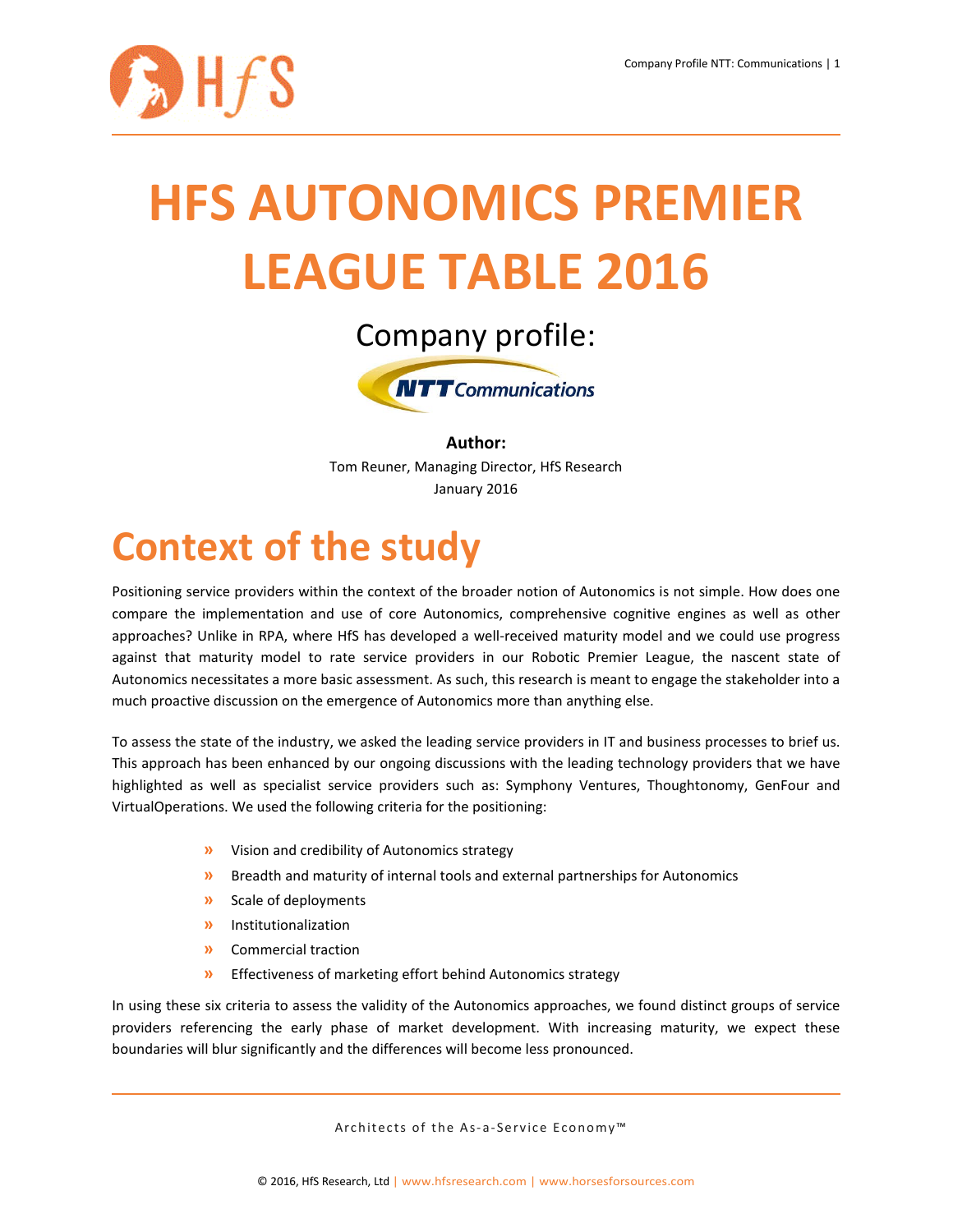

# **NTT Communications Ranked Second in HfS Autonomics Premier League Table 2016**

NTT Communications has been ranked second out of 22 providers in the inaugural HfS Autonomics Premier Table. The study commends NTT Communications for:

- **»** Being a pioneer of IPsoft's IPcenter deployments
- **»** Having the largest scale core Autonomics deployment around its Global Management One platform
- **»** Adopting IPsoft's cognitive Amelia platform in mainstream scenarios Furthermore, the company is helping to adapt Amelia to the Japanese language

#### **Challenges**

- **»** Limited brand equity outside Japan
- **»** Expanding the backend automation from the Global Management One platform toward networks and broader cloud services
- **»** Enhancing the integration the Global Management One platform and the cognitive agents

#### **Technology tools and platforms**

- **»** IPsoft IPcenter
- **»** IPsoft Amelia
- **»** Inbenta
- **»** SOINN

# **Operations**

NTT Communications operates four Global Service Desks based on a common automation platform, in collaboration with NTT Communications Group companies (Atlas/DTSI/Emerio Globesoft/Netmagic Solutions). NTT Communications employs best practices such as Six Sigma to provide individualized, social customer experience. Through a centralized service governance function and quality controls, NTT Communications ensures service delivery quality across all centers. Heuristic algorithms assign engineers based on past interactions and past performance related to the customer request.

Architects of the As-a-Service Economy<sup>™</sup>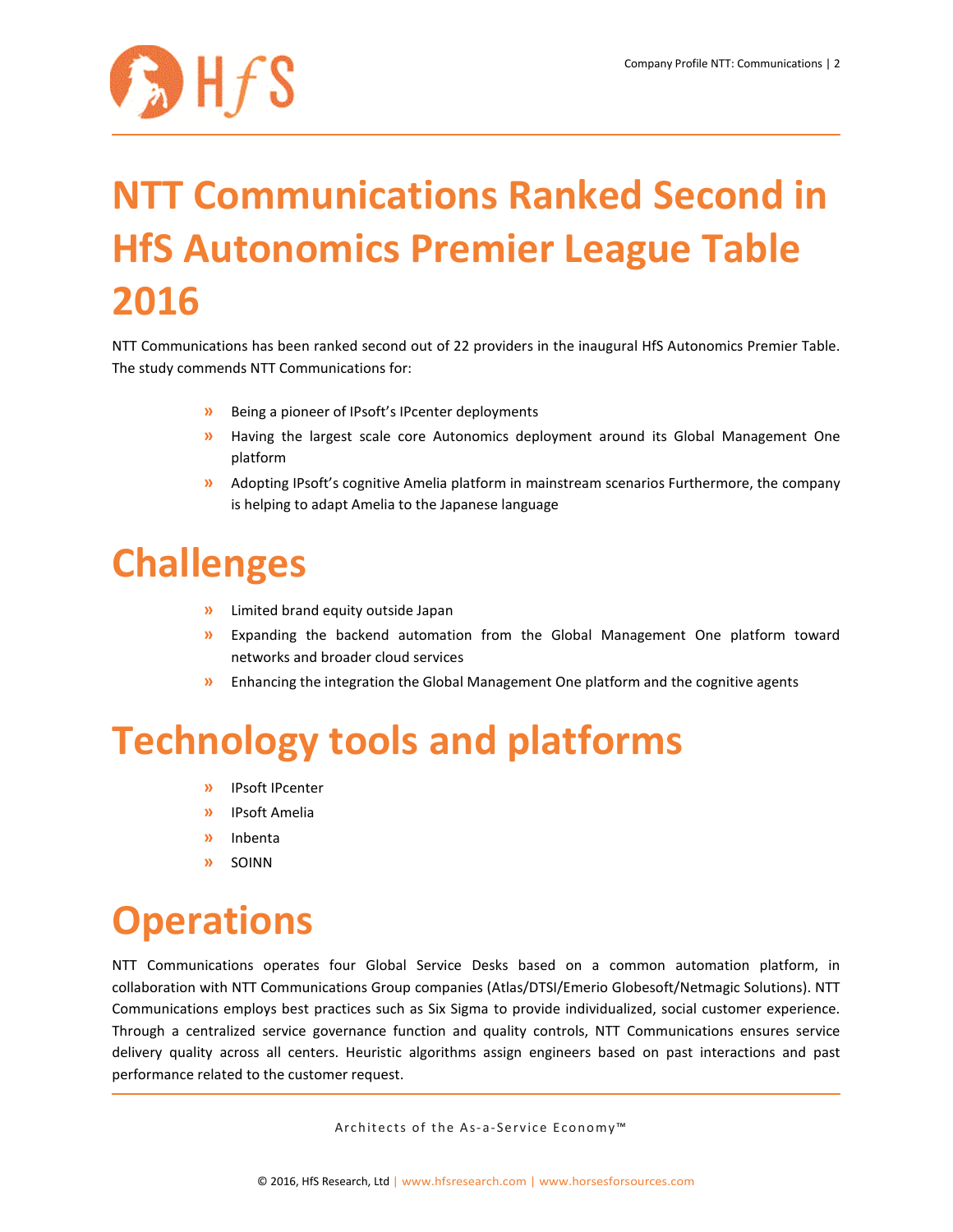

# **Key Clients**

The firm is a Japanese manufacturing company with 13 business units, no centralized governance model, and significant overlap in IT staff and services. The company was experiencing wide variance in its IT costs-to-sales ratio and wanted to establish corporate standards. NTT Communication's Global Management One's capabilities provide IT service automation, and through collaborative process transformation, the customer is on track to meet their cost reduction goals (30% reduction in ICT spending). A Global IT catalog has been established, and corporate management has a single pane of glass for better insight into the global IT landscape, thereby increasing the efficiency and shortening the lead time from incident detection to recovery.

# **What to Watch in 2016**

Across the industry, we are seeing signs that the large service providers in IT and BPO are starting to engage with stakeholders on the broader notion of Intelligent Automation, which should result in better levels of insight and, importantly, a set of robust reference cases. We also expect to see developments in the coming months, such as:

- **»** A shift in the Autonomics narrative further toward the notion of transformation and away from a narrow cost, FTE replacement discussion
- **»** Service providers building out a portfolio of automation tools and advance holistic automation platforms
- **»** Increasing reference points for the convergence of IT and business process centric scenarios
- **»** A move to the fore of Autonomics in the context of testing and DevOps
- **»** The appearance of the impact of Autonomics on revenue models in management commentary during the earning season

As we suggested, the main purpose of the study is to broaden the discussion on Intelligent Automation. HfS welcomes and looks forward to extending these discussions to organizations we have yet to cover. The evolution of Intelligent Automation in general and Autonomics in particular is one of the most disruptive shifts our industry has witnessed. Thus, these discussions have to be embedded into the discourse of the transformation of knowledge work. Crucially, this requires new models and approaches. Organizations won't be able to reach the Asa-Service Economy with a legacy mindset.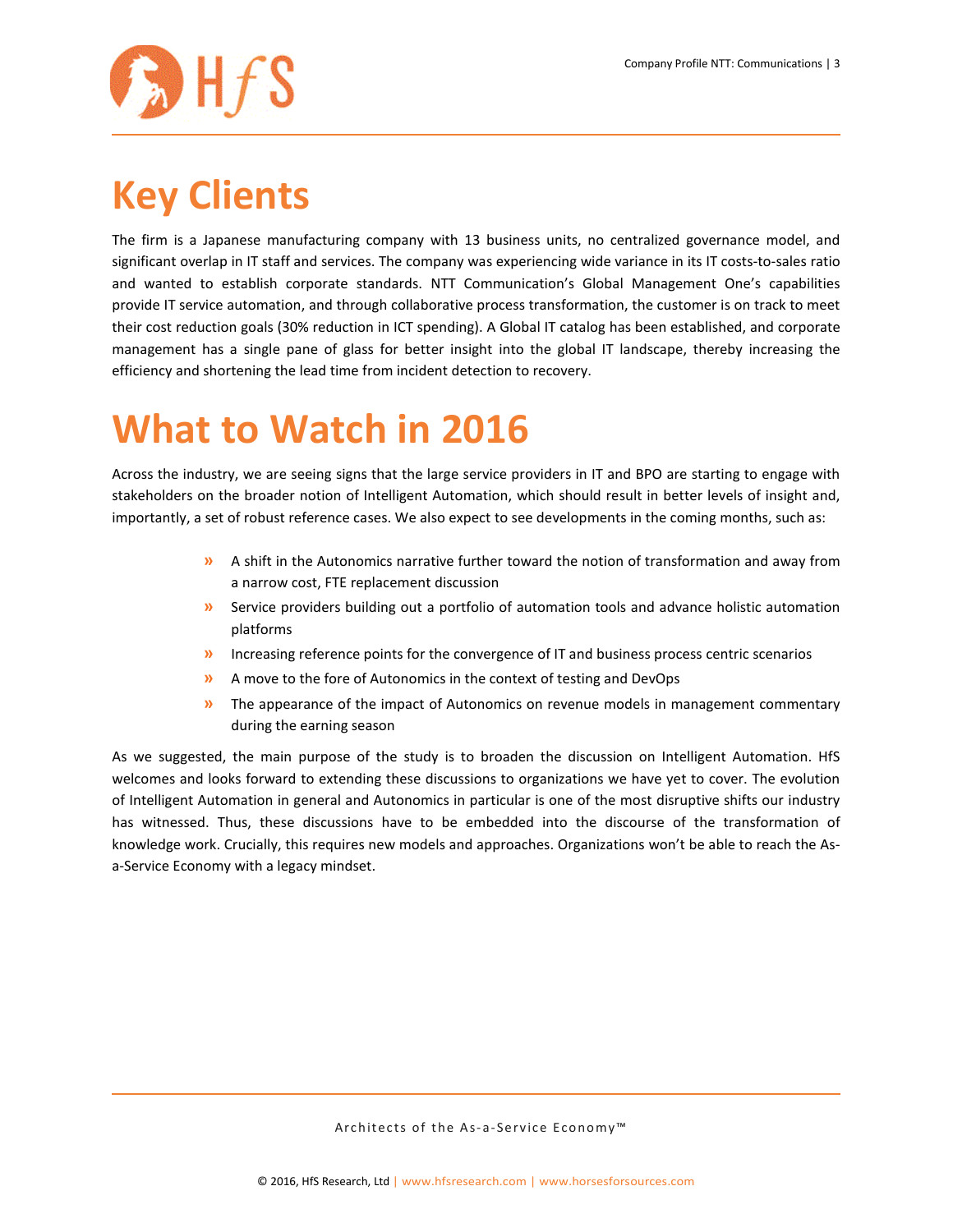

# **About the Author**

#### Tom Reuner



Tom Reuner is Managing Director for IT Outsourcing Research at HfS. Tom is responsible for driving the HfS research agenda for the "As-a-Service Economy" across SaaS applications, cloud eco-systems and IT. Together with his HfS colleagues Tom continues to develop ground-breaking research around process automation and cognitive computing in both IT and business processes. A central theme for all of his research is the increasing linkages between technological evolution and evolution in the delivery of business processes.

Tom's deep understanding of the dynamics of this market comes from having held senior positions with Gartner, Ovum and KPMG Consulting in the UK and with IDC in Germany where his responsibilities ranged from research and consulting to business development. He has always been involved in advising clients on the formulation of strategies, guiding them through methodologies and analytical data and working with clients to develop impactful and actionable insights. Tom is frequently quoted in the leading business and national press, appeared on TV and is a regular presenter at conferences.

Tom has a PhD in History from the University of Göttingen in Germany.

He lives in London with his wife and in his spare time he is trying to improve his culinary skills in order to distract him from the straining experience of being a Spurs supporter.

Tom can be reached at [tom.reuner@hfsresearch.com](mailto:tom.reuner@hfsresearch.com) and followed on Twitter [@tom\\_reuner.](https://twitter.com/tom_reuner)

Architects of the As-a-Service Economy<sup>™</sup>